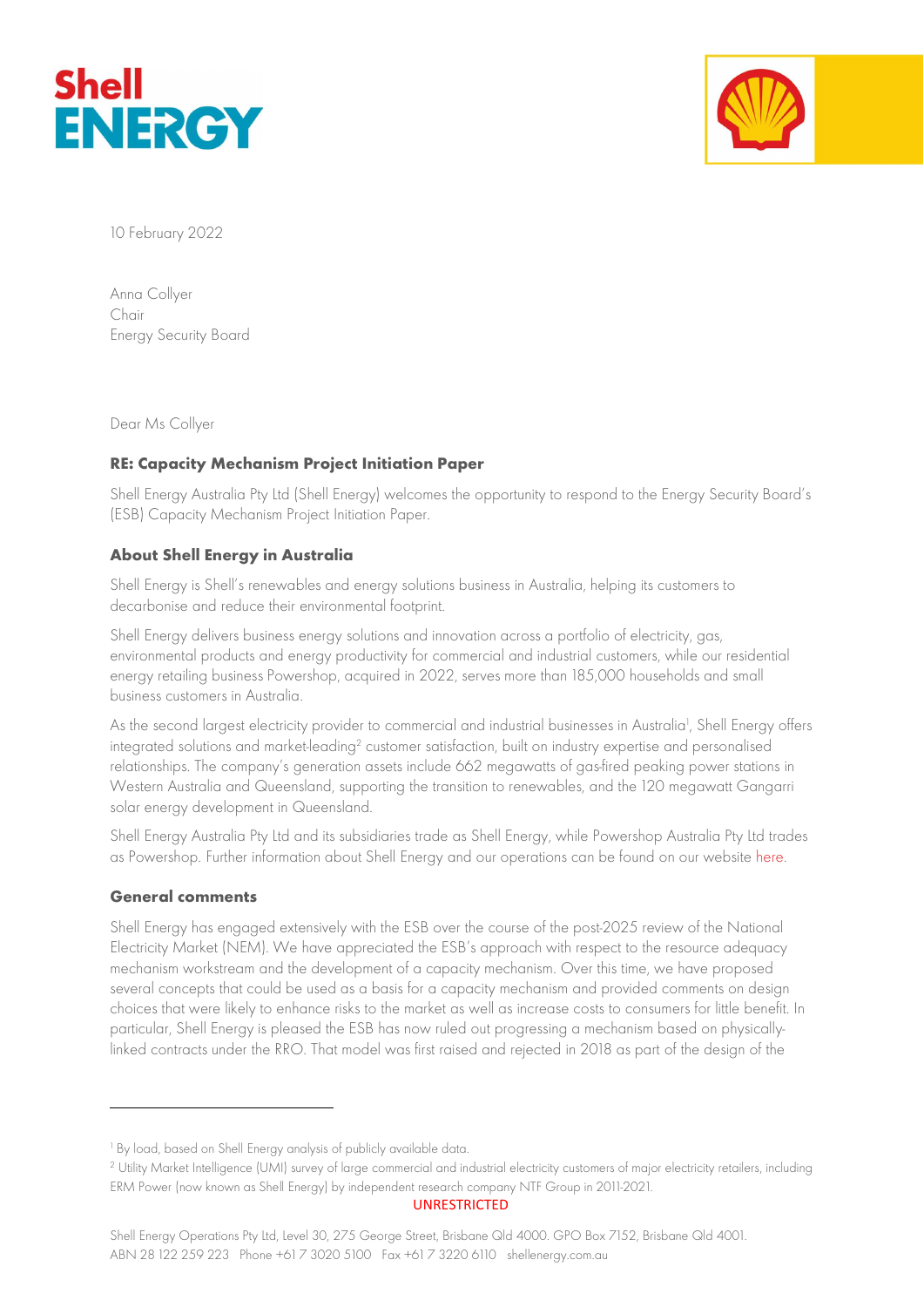



National Energy Guarantee. The three broad models the ESB has now set out – decentralised, centralised or a hybrid – represent more appropriate mechanisms to value capacity in the NEM.

While in general Shell Energy supports decentralised models underpinned by deep and liquid markets, we consider there is a strong case to implement a centralised model based on the Irish capacity mechanism's reliability options. As a whole, we consider a mechanism similar to the Irish reliability options approach offers real benefits to the NEM. At a basic level, we contend that an appropriately designed Irish-style capacity mechanism:

- Should be lower cost relative to other options
- Returns funds to consumers when wholesale prices are high
- Allocates the risks of non-delivery onto recipients of reliability option contracts
- Does not explicitly favour particular technologies
- Can allow jurisdictions to tailor the mechanism for their preferences in terms of reliability levels or emissions targets
- Minimises the regulatory burden on market participants

Under our proposed model, a central body would procure cap contracts via auction to the level required to maintain reliability. We see the level of cap contracts would be akin to the 'gap' under the current Retailer Reliability Obligation: the volume of new capacity needed to bring the forecast unserved energy back to the reliability standard. This could be for new capacity only in order to encourage new investment or include provisions for how existing capacity is to be treated.

While we recognise that such a model would need rules such as eligibility, market power and auction timing, as well as the mechanism for cost recovery, there is little need to determine other rules around derating, at-risk periods, transmission constraints, or penalties. Generators receiving reliability options would be exposed to the spot price if they are unable to deliver the volume of reliability options sold in the same way that cap contracts work at present. Nor would this model interfere with existing market settings such as the market price cap.

The key advantage of our proposal is that it maximises the use of existing market features and minimises system, regulatory and market change. This minimises the risk of unintended consequences and the transitional costs which ultimately must be borne by consumers.

The submission that follows outlines our responses to the design questions on which the ESB is seeking comment as well as providing more detail on the reliability options model that we argue can safeguard reliability at a low cost to consumers.

We look forward to continuing to engage with the ESB as it develops a design for a capacity mechanism. For more detail on this submission, please contact Ben Pryor (0437 305 547 or ben.pryor@shellenergy.com.au).

Yours sincerely

[signed]

Libby Hawker GM Regulatory & Compliance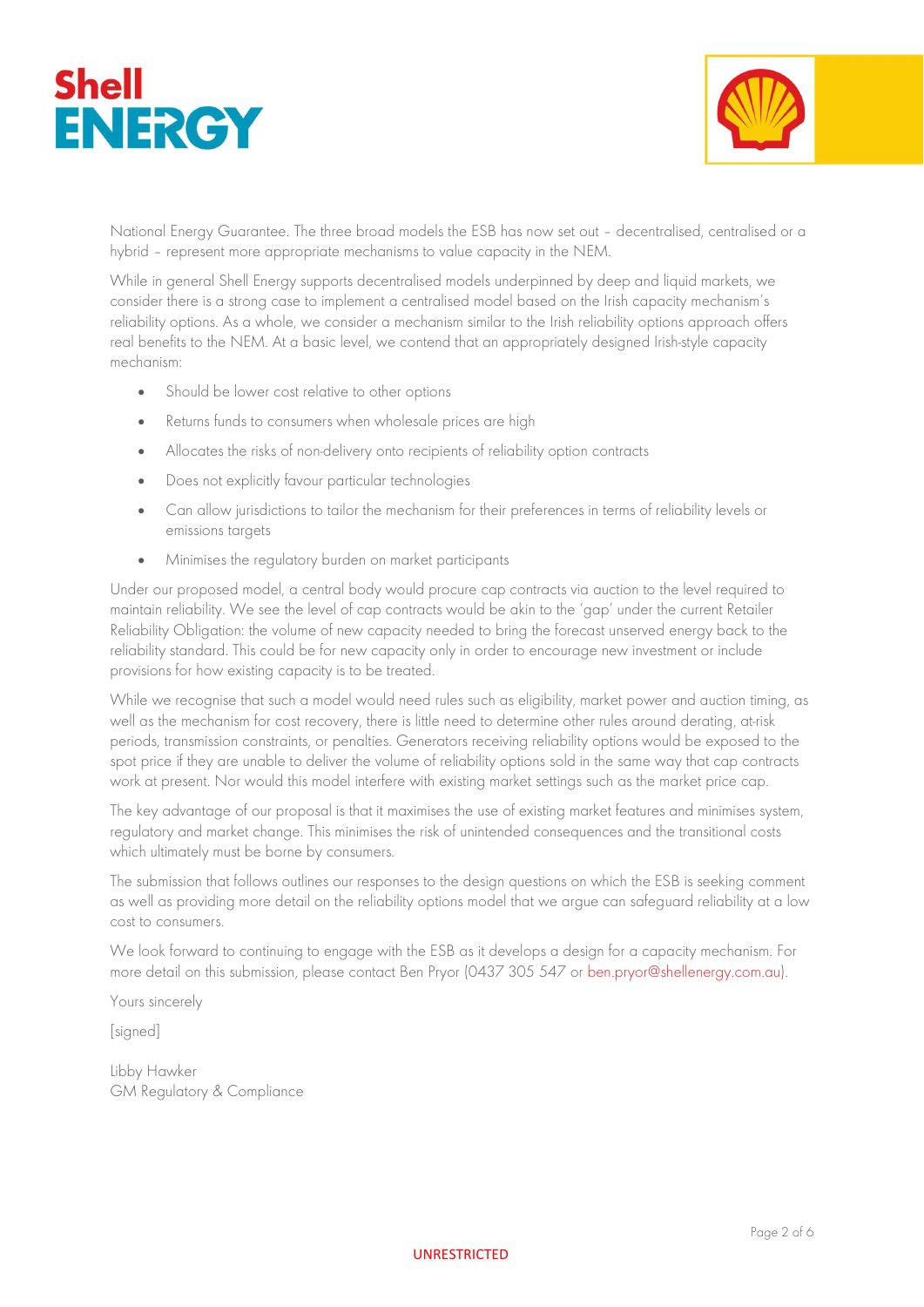



# Approach to design

Of the three concepts proposed by the ESB, Shell Energy prefers a decentralised model in line with option 1a. A decentralised model where retailers (or generators) are responsible for determining their liability or capacity availability means that the risks sit directly with the liable entity. To the extent that an entity over- or underforecasts its requirements, the impacts of penalties or higher costs can only be passed onto consumers to the extent that competition allows. A poor performing retailer (or generator) could face penalties and therefore have less competitive offers to consumers. Crucially, this remains under the entity's control rather than being dependent on a target set by a central body.

Under option 1b, where centralised forecasts set the target a retailer must meet (and potentially the capacity that generators can make available), there is a risk of inaccurate or conservative forecasts creating a scenario where retailers must procure an inefficiently high level of capacity or where existing and committed capacity is derated to such an extent that an inefficiently high volume of additional capacity must be built. While this may provide a degree of certainty or security to the system operator, it is likely to lead to higher costs for consumers.

Despite our support for a decentralised model in principle, when considering international examples of capacity mechanisms, Shell Energy sees advantages in a model based on the Irish capacity mechanism. We consider that the Irish model, with its use of reliability options, offers an intriguing design that could be leveraged to function smoothly within the NEM. Our understanding of the Irish reliability options is that it closely mirrors cap contracts as recipients of reliability options repay funds when the electricity spot price is above the strike price (€500 in Ireland). Indeed, Shell Energy proposed a similar model to the ESB in our October 2020 submission (as ERM Power) on the post-2025 Market Design consultation paper.<sup>3</sup>

While our support for such a model appears to run counter to our preference for a decentralised approach, there are several advantages to a reliability options model. Firstly, although a central body determines the volume of capacity options required and procures the contracts, when the spot price exceeds the strike price, funds are returned to consumers meaning that the overall cost of the mechanism can be kept low relative to other models. In other capacity mechanisms where generators are paid for their capacity and retailers are required to procure capacity in some way, there is a transfer from retailers to generators, which is likely to be passed on via higher retail energy costs to consumers absent a change to the current market price cap.

Under the model we previously proposed, a central body – which could be AEMO, a state government or another body – would procure cap contracts via auction to the level the body considers is required to maintain reliability. We see the level of cap contracts procured would be akin to the forecast 'gap' under the current RRO – the volume of new capacity needed to bring unserved energy back to the reliability standard.

There is also flexibility to use different options for auctions. Auctions could take place several years in advance of any forecast 'gap' in order to provide bankable finance for new projects and to allow projects to be committed ahead of time. Multi-year contracts could also be an option given that contracts for a single year may be insufficient to promote investment commitment. Alternatively, auctions could be held in a staggered fashion, allowing for flexibility to adjust the volume of capacity procured to take into account updated forecasts.

Shell Energy recognises that our approach, like any market intervention, is not risk-free. The level of required capacity would still be determined by a centralised body where the risk of over investment is borne by consumers. There are also wider implications to consider, such as potential distortions to the spot and contracts markets, and how those distortions may impact market liquidity, the economic viability of existing generators, and the unintended creation of perverse incentives to either withhold or mothball. We recognise there are provisions against such behaviour in the Treasury Laws Amendment (Prohibiting Energy Market Misconduct) Act 2019.

<sup>3</sup> ERM Power, Submission to ESB post-2025 Market Design Consultation Paper, October 2020, p 6.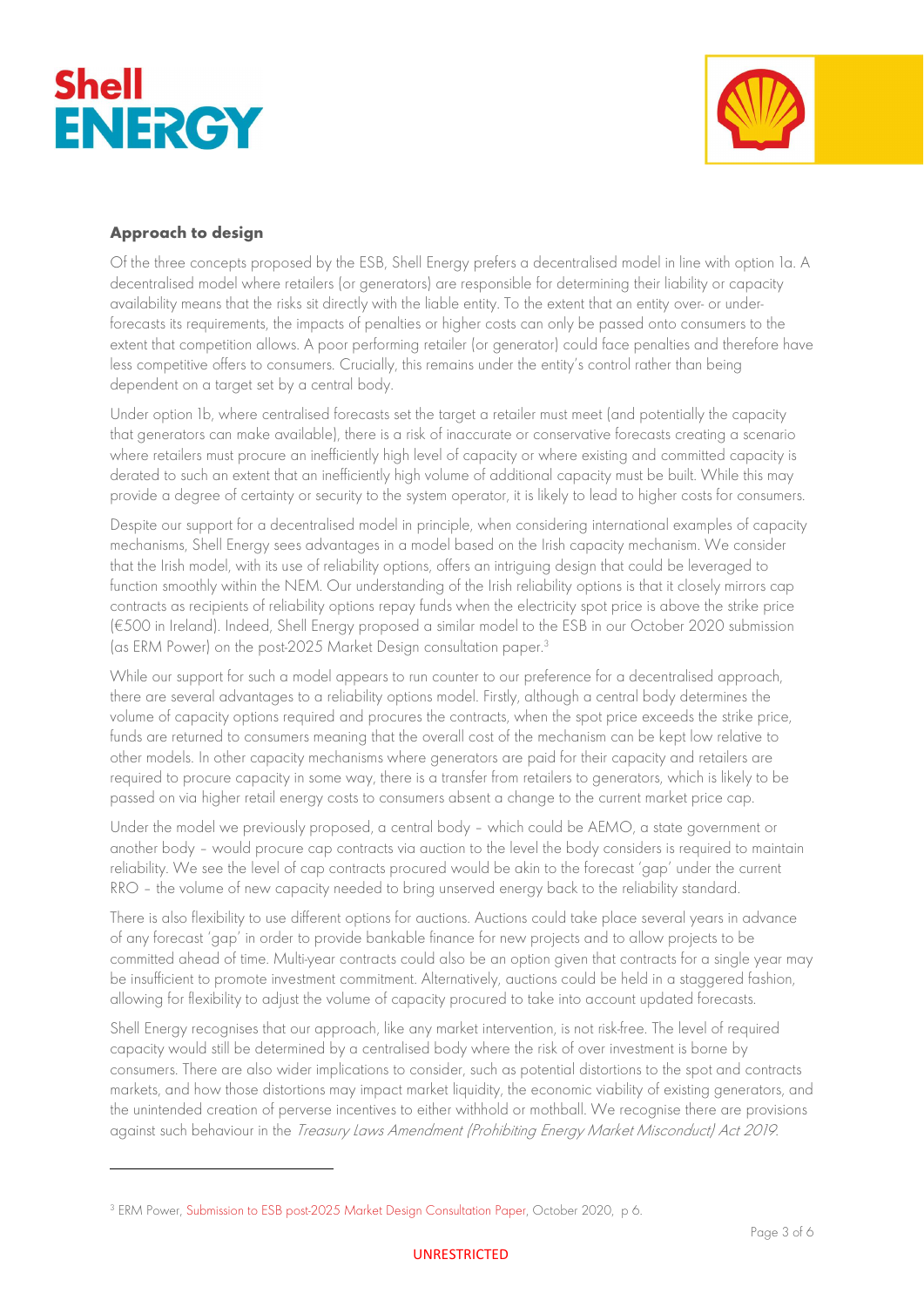



However, this Act may not fully cover the full range of behaviour that could occur under a reliability options mechanism design.

This is not an issue exclusive to reliability options. As the project initiation paper sets out, there are a range of factors that must also be determined under a capacity mechanism including how to define capacity, at-risk periods, compliance and market power issues and addressing the impact of transmission constraints. One of the key advantages of our proposed model is these issues can largely be solved by participants themselves who take on the risks of not providing their cap volume at times of high prices. Box A illustrates the financial impact of a generator failing to deliver its contracted volume of cap contracts.

Box A – Financial impacts reliability options

Generator A succeeds in received 100 MW of reliability options at auction.

Due to transmission constraints and weather derating Generator A may not be able to dispatch the full 100 MW at certain times.

During one price spike event, Generator A is only able to dispatch 80 MW. As a consequence, Generator A must repay: (spot price – strike price) x 20 MW x hours

For each 5-minute trading interval that Generator A can only dispatch 80 MW, they must repay:

 $(\$15,100 - \$300) \times 20 \times 1/12 = \$24,666.67$ 

Given the severity of the financial impact of failing to dispatch to the required volume, those bidding for reliability options are therefore likely to bid to a level they are confident they can deliver.

The last key advantage of our proposal is it maximises use of existing market constructs and minimises change. This minimises the risk of unintended consequences and transitional costs which ultimately must be borne by consumers.

As our discussion on design choices should show, there are risks involved in having to set the various parameters on which the ESB seeks views. Incorrectly chosen market design settings could lead to inefficient and higher cost solutions.

### Defining capacity

In assessing how to define capacity, both in terms of when capacity must be available to be rewarded (at-risk period) and how much of a generator's nameplate capacity should be recognised (derating), Shell Energy considers it important to recognise that the electricity system is in a state of flux as more variable renewable energy comes online. Peak demand in the summer months is shifting into the evening as solar output drops off in the evening and there may be periods during the year when VRE output is low and the need for dispatchable energy is high. Future demand changes (e.g., increasing battery storage, hydrogen electrolysers, large-scale pump storage, electric vehicles etc.) may change the at-risk times further and increase the need for energy as opposed to capacity injection. In addition, the existing generator fleet must be provided sufficient time for maintenance outages further reducing capacity outside the historical high demand periods. Targeting specific atrisk periods means some capacity provided for during an at-risk period may not necessarily be available to meet reliability needs outside the defined period. It is therefore challenging to design a scheme that can accurately model and define the true at-risk periods both now and into the future.

Setting a longer timeframe, such as several months or specific times over several months, risks imposing a stronger obligation on generator than may be necessary. This may result in a need for higher volumes of capacity than may be necessary, and centralised planning of generator outages, which will in turn likely lead to higher overall costs and a 'gold-plated' generation system from a reliability perspective.

#### UNRESTRICTED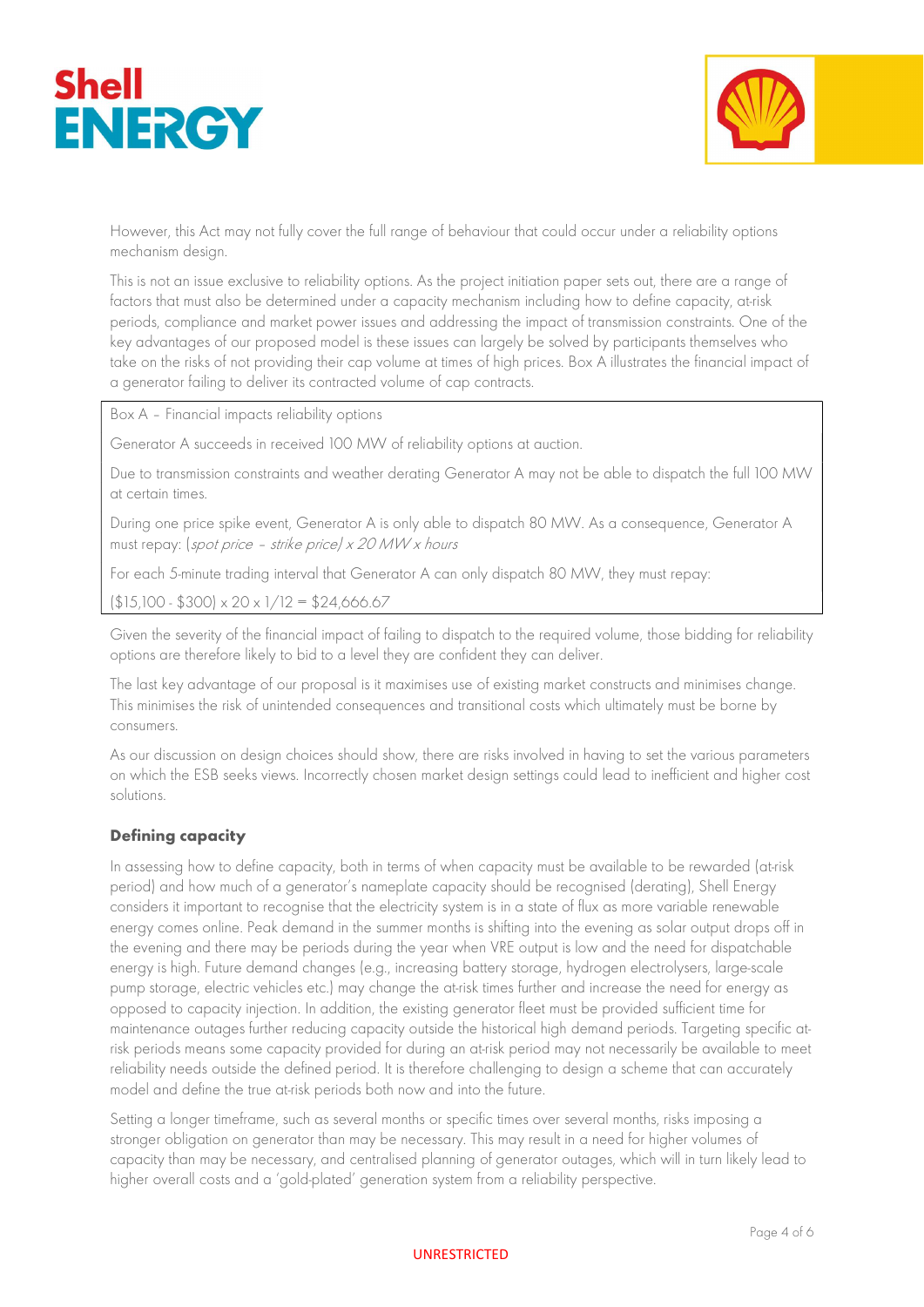



In contrast, using existing triggers in the market such as Lack of Reserve (LOR) notifications or Low Reserve Conditions (LRC) provides short-term guidance on the size and timing of potential reliability shortfalls, but this does not provide the kind of certainty and forward timing that generators may want ahead of time, and retailers require to procure capacity.

In attempting to define a future "at-risk period" now, there is a distinct risk that the mechanism may under-reward some capacity leading to a higher cost mechanism as more capacity must be paid for to meet the defined "at risk period" than is strictly necessary. This may provide some certainty to governments and the market operator, but it is uncertain whether consumers would be accepting of these increased costs.

In relation to battery storage, Shell Energy cautions the ESB against derating approaches like the Wholesale Electricity Market's (WEM) linear approach cited in the paper. The risk with a linear approach like Western Australia's is that it locks in the at-risk period, regardless of whether this changes over time. While the at-risk period in the NEM could be four hours at present, this may change over time to two hours or to different times of the year than when at-risk periods are set. In contrast, our preferred approach, similar to the Irish model is responsive to dynamic changes in the market – if there is a shortfall in capacity regardless of time, the risks are on recipients of reliability options to dispatch electricity when prices are high.

For this reason, we see that a reliability option model, where the generators who succeed in receiving reliability auctions take on the risks of not delivering when spot market prices are high (a proxy for low reserve levels) is preferable.

# Certificate trading and procurement

As recognised in the ESB's paper, the choice of procurement approaches is largely dependent on the kind of capacity mechanism. A decentralised mechanism can function with all three of the procurement methods listed – auctions, trading exchanges and bilateral trading. A centralised model lends itself more towards an auctionbased system like the reliability options model we have proposed.

Notwithstanding the design of our preferred model, Shell Energy considers that in general, deep and liquid markets will help deliver the most efficient prices for consumers. Currently, deep and liquid contract markets underpin efficient pricing and competition in electricity retail markets and to date have delivered a high level of reliability in the NEM with little and only short-lived unserved energy events. As such, a capacity mechanism that allows for various trading options including exchanges and bilateral trading is more likely to meet the National Electricity Objective (NEO) and deliver improved outcomes to consumers, compared to a mechanism design where trading may be limited.

Further to this, any capacity mechanism should serve to support existing contracting markets in the electricity market. A capacity mechanism that reduces the volumes or kinds of contracts that are traded in the market would not be in the long-term interests of consumers. This was one of our key arguments against a 'contracts-forphysical' model that the ESB has now explicitly ruled out.

### Transmission constraints

The project initiation paper includes discussion of both inter-regional and intra-regional transmission constraints. The inclusion of the latter is a departure from the RRO where only inter-regional transmission constraints are considered, and risks associated with these are managed via Settlement Residue Auctions (SRA).

Shell Energy considers it premature at this stage to be considering a locational pricing approach given that an approach to transmission reform has yet to be decided. We would be concerned if the ESB resolved to use a capacity mechanism requiring a locational pricing approach before an approach to transmission access reform has been decided. There is a risk of a taking a 'self-reinforcing' approach where it is decided the congestion

#### UNRESTRICTED